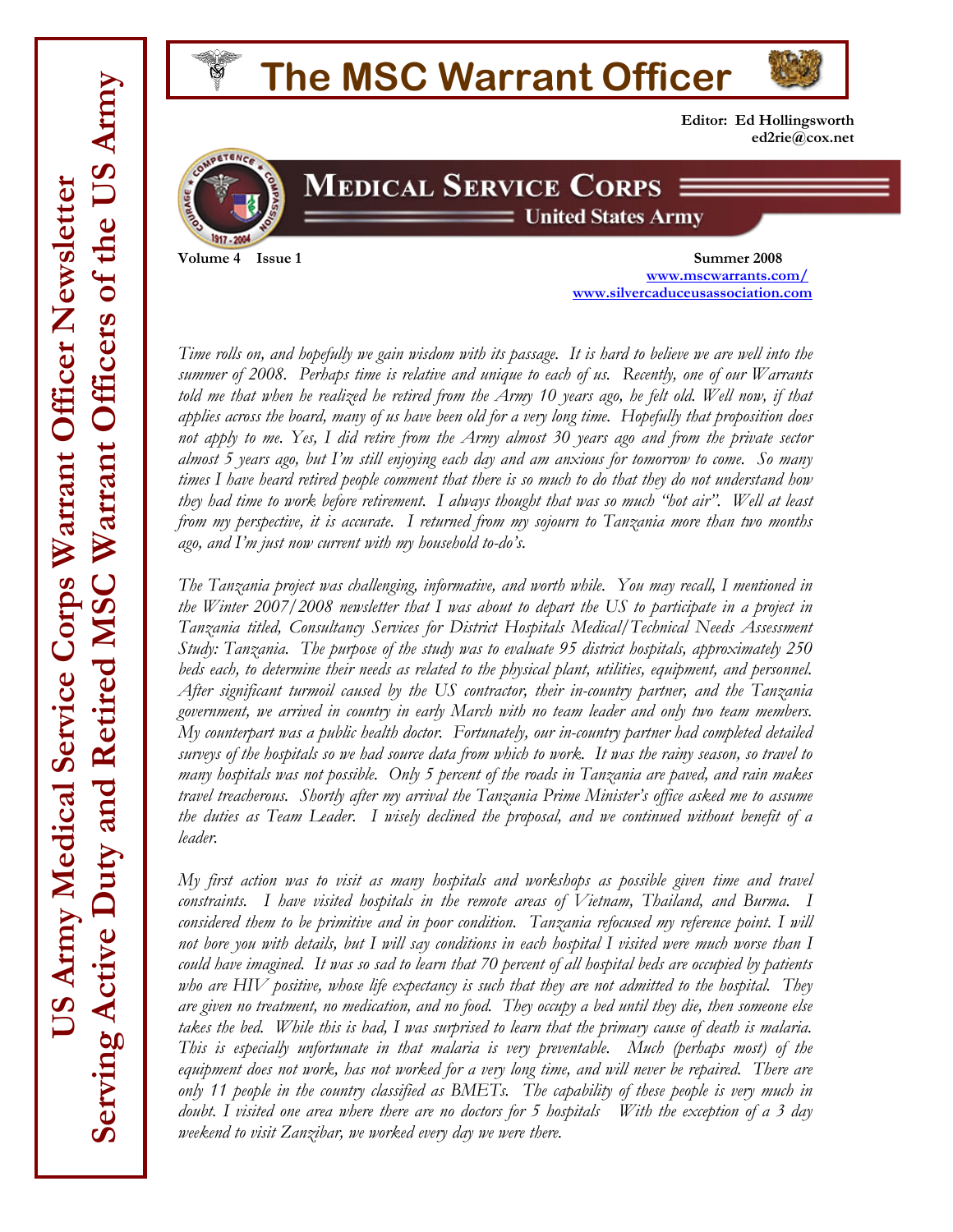### *The MSC Warrant Officer*

*I developed a comprehensive maintenance and training program. Each of you would readily recognize much of what I wrote. I recalled the Army Medical Maintenance Program worked well, so I borrowed heavily from it. Of course it was necessary for me to customize it to local conditions. I did not develop a 2407, but you would certainly recognize my work order request. Computers are not readily available there, and few people are proficient in their use so the program I presented was completely manual, pen and paper.* 

*My part of the study was complete in May, and I returned to the "Land of the Big PX." I am happy to be home, and even happier that I was able to participate in the project.* 

*Since returning, I have declined offers to participate in similar studies in Vietnam and on a small island near Indonesia. I'll do it again, but not just now.* 

### **MSC 2008 REUNION**

*The MSC reunion is rapidly approaching, and I noticed few of you have submitted your registration forms. I have attached the registration package to this newsletter and hope you will seriously consider joining us. We had an excellent Warrant Officer representation in 2006 and hope that will continue and improve in 2008. We will once again be at the San Antonio Doubletree Hotel and have negotiated a very attractive room rate of \$93.00 per day. The hotel is very near the San Antonio airport, and local transportation is available. A complimentary shuttle service is provided by the Doubletree hotel from and to the airport. Free parking is available at the hotel for those who drive. As an added benefit, the hotel shuttle will take guests to restaurants, shopping, etc. (anywhere within a two mile radius of the hotel). There is a shopping center and several restaurants within walking distance. There will be no need to rent a car unless you want to go into the city to shop and sightsee. I will complete 2 years as the Association Secretary in September and have been nominated to become President for the 2008/2010 term. It would be great to have you there to share this special time with me.* 

*The program will be as follows.* 

### **MSC 2008 REUNION PROGRAM**

**Doubletree Hotel 37 NE Loop 410 Intersection of McCullough and Loop 410** 

**September 25 to September 27, 2008** 

## **Thursday, September 25, 2008**

- 2:30 to 4:30 p.m. SCA Board of Directors Business Meeting Doubletree Hotel
- 3:00 to 6:30 p.m. Check-In and Registration Lobby, Doubletree Hotel
- 6:30 to 8:00 p.m. Opening Mexican Buffet Reception Cash bar, Doubletree Hotel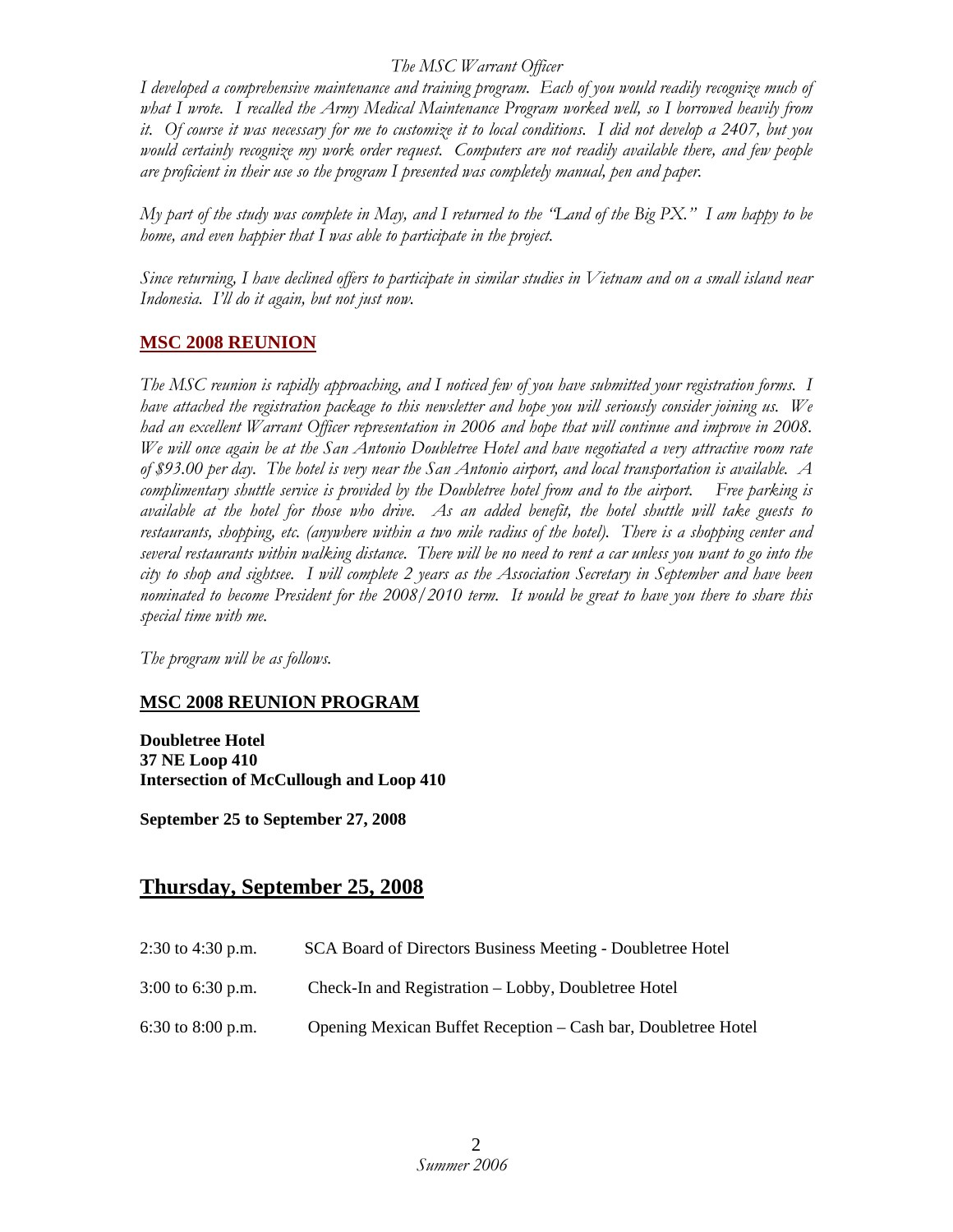# **Friday, September 26, 2008**

| <b>Plenary Session</b> | <b>Doubletree Hotel</b>                                                                                                      |  |
|------------------------|------------------------------------------------------------------------------------------------------------------------------|--|
| $8:30 - 8:45$ a.m.     | Welcome to the MSC 2008 Reunion and update by COL (RET) George<br>Krueger, President, Silver Caduceus Association            |  |
| $8:45 - 9:30$ a.m.     | Intro of Chief, MSC, by Col Wendy Martinson, MSC, Commander, Ft.<br>Sam Houston "State of the MSC and Its Future", by C, MSC |  |
| $9:30 - 10:15$ a.m.    | Wounded Warrior Panel: Mrs. Judy Markelz and four or five wounded<br>soldiers, sailors, marines, or airmen                   |  |
| $9:30 - 11:00$ a.m.    | Ladies Coffee - Doubletree Hotel (Tentative)                                                                                 |  |
| $10:15 - 10:45$ a.m.   | <b>Break</b>                                                                                                                 |  |
| $10:45 - 11:15$ a.m.   | MG George Weightman: "Leadership Challenges in Today's AMEDD"                                                                |  |
| 11:15 to 11:45         | COL (Ret.) Dick Ginn, "Launching of a new MSC History Project"                                                               |  |
| 11:45 a.m.             | Golfers travel to Ft Sam Houston Golf Club (on your own)                                                                     |  |
| $1:00 - 5:30$ p.m.     | <b>Golf Tournament</b>                                                                                                       |  |
| 5:30 p.m.              | Transportation leaves Doubletree Hotel for "Mulligan's"                                                                      |  |
| $6:00 - 7:30$ p.m.     | Buffet at the "Mulligan's" - Ft Sam Golf Club House                                                                          |  |
| $7:30$ p.m.            | Transportation leaves "Mulligan's" for Doubletree Hotel                                                                      |  |

# **Saturday Morning, September 27**

| 8:30 to 9:00 a.m.     | Memorial Service conducted by COL (Ret.) George Krueger and<br>Chaplain Robert Bories.                                           |  |
|-----------------------|----------------------------------------------------------------------------------------------------------------------------------|--|
| $9:00$ to $9:45$ a.m. | LTG (Ret.) Ricardo Sanchez, "The Iraq War: Lessons Learned"                                                                      |  |
| 9:45 to $10:30$ a.m.  | "Medical Support of Two Wars—Afghanistan and Iraq—Similarities and<br>Differences", COL Casper Jones and COL Jeff Hahn.          |  |
| 10:30 to 10:45 a.m.   | Coffee Break                                                                                                                     |  |
| 10:45 to $11:30$ a.m. | "What's Going on in the AMEDD", Panel Discussion, COL (Ret.) Bill<br>Thrasher, COL (Ret.) Gregg Stevens and COL Wendy Martinson. |  |
| $11:30$ a.m.          | SCA General Membership Business Meeting/Election, COL George<br>Krueger                                                          |  |
| to $12:15$ p.m.       | (SCA Members Only)                                                                                                               |  |
| $12:15$ p.m.          | Meeting Adjourned / Free Time                                                                                                    |  |